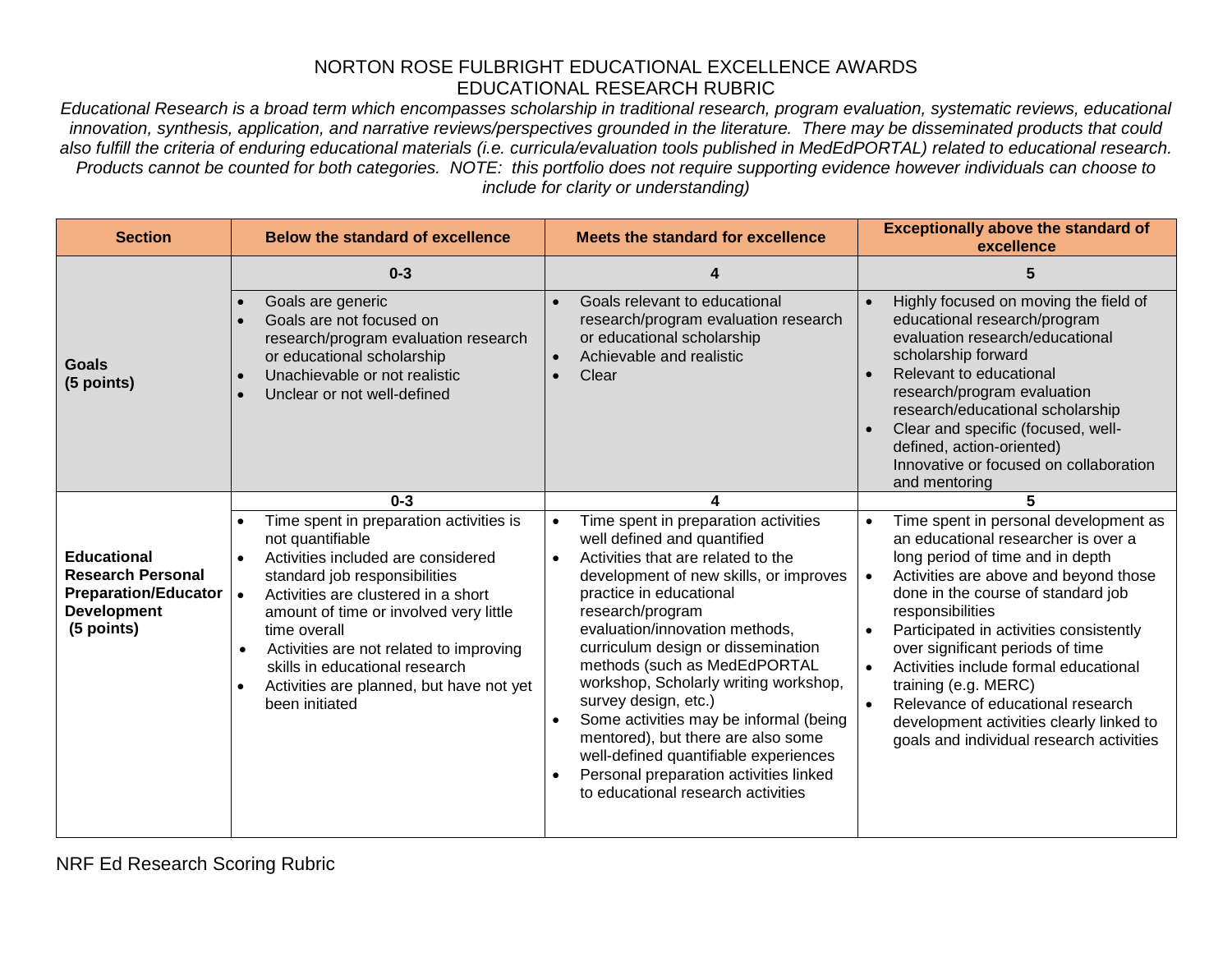|                                                                                                                | $0 - 3$                                                                                                                                                                                                                                                                                                                                                                                | 4                                                                                                                                                                                                                                                                                                                                                                                                                                                                                                                            | 5                                                                                                                                                                                                                                                                                                                                                                                                                                                                                                                                                                                                                                                                |
|----------------------------------------------------------------------------------------------------------------|----------------------------------------------------------------------------------------------------------------------------------------------------------------------------------------------------------------------------------------------------------------------------------------------------------------------------------------------------------------------------------------|------------------------------------------------------------------------------------------------------------------------------------------------------------------------------------------------------------------------------------------------------------------------------------------------------------------------------------------------------------------------------------------------------------------------------------------------------------------------------------------------------------------------------|------------------------------------------------------------------------------------------------------------------------------------------------------------------------------------------------------------------------------------------------------------------------------------------------------------------------------------------------------------------------------------------------------------------------------------------------------------------------------------------------------------------------------------------------------------------------------------------------------------------------------------------------------------------|
| Self-reflection and<br>improvement<br>(5 points)                                                               | No meaningful reflection on feedback<br>received from learners, team members<br>or individuals supervised.<br>Feedback is from a limited number of<br>sources<br>No description of how feedback was<br>used to guide self-improvement as an<br>educational researcher<br>No examples are provided of changes<br>or improvements in research skills or<br>methodology based on feedback | Reflection on feedback received<br>$\bullet$<br>Changes in research, program<br>evaluation and or scholarly processes<br>are described<br>Examples of improvements might be<br>provided                                                                                                                                                                                                                                                                                                                                      | Evidence is provided regarding explicit<br>$\bullet$<br>use of feedback to make changes in<br>research, program evaluation and or<br>scholarly processes are described<br>teaching changes and improvement<br>Solicits feedback from multiple sources<br>$\bullet$<br>Specific and detailed examples of<br>$\bullet$<br>improvements are given                                                                                                                                                                                                                                                                                                                   |
|                                                                                                                | $0 - 3$                                                                                                                                                                                                                                                                                                                                                                                | 4                                                                                                                                                                                                                                                                                                                                                                                                                                                                                                                            | 5                                                                                                                                                                                                                                                                                                                                                                                                                                                                                                                                                                                                                                                                |
| <b>Portfolio preparation</b><br>(5 points)                                                                     | Portfolio was poorly or sloppily<br>$\bullet$<br>organized<br>Structured summary and abstracts lack<br>$\bullet$<br>one or more major components<br>The writing is confusing with many<br>$\bullet$<br>errors of grammar, syntax and spelling<br>with no evidence of proofreading or<br>editing.<br>Personal statement vague and<br>incomprehensible                                   | Portfolio is mostly organized and<br>searchable<br>Information present in the structured<br>$\bullet$<br>summary resembles standard.<br>The writing is clear and easy to follow,<br>$\bullet$<br>with only minor errors in grammar and<br>syntax.<br>Personal statement concisely<br>$\bullet$<br>describes journey in education                                                                                                                                                                                             | Portfolio was clearly organized,<br>$\bullet$<br>easy to read and neatly formatted.<br>All required information is present<br>$\bullet$<br>in the structured summary<br>The writing is clear with logical<br>$\bullet$<br>progression of ideas, grammatically<br>correct and may be "artistic."<br>Personal statement describes<br>$\bullet$<br>journey in education and research<br>in a visionary or inspiring manner.                                                                                                                                                                                                                                         |
|                                                                                                                | $0 - 14$                                                                                                                                                                                                                                                                                                                                                                               | $15 - 18$                                                                                                                                                                                                                                                                                                                                                                                                                                                                                                                    | 19-20                                                                                                                                                                                                                                                                                                                                                                                                                                                                                                                                                                                                                                                            |
| <b>Evidence of</b><br><b>Scholarship Quality:</b><br><b>Methods and</b><br><b>Dissemination</b><br>(20 points) | Papers published in journals that are<br>not indexed in PubMed or evidence is<br>not given that journals are peer<br>reviewed.<br>Only a few modalities or techniques<br>are documented or described<br>Only a middle author on publications<br>$\bullet$                                                                                                                              | Papers published in reputable<br>$\bullet$<br>journals (see JANE or Journal<br>Author Name Estimator if<br>uncertain)<br>Evidence is provided of peer<br>review and impact of journals not<br>indexed in PubMed.<br>High number of stars in MedEdPublish<br>$\bullet$<br>$\bullet$<br>Research techniques are appropriate<br>for the content and environment<br>At least one published paper in which<br>the faculty is a first, co-first, or last<br>author.<br>Serves as a reviewer for educational<br>abstracts or papers | Others have cited the work (if not listed<br>$\bullet$<br>or uncertain, this can be found in<br>Google Scholar under the title of the<br>research. Note that abstracts<br>published in the literature may also<br>have been cited by others)<br>Research projects and/or methods are<br>$\bullet$<br>innovative, in addition to being<br>appropriate for the content and<br>environment<br>More than one paper with faculty first,<br>co-first, or last author.<br>Serves as a reviewer for journals that<br>$\bullet$<br>only have articles related to medical<br>education or is a reviewer for multiple<br>journals/meetings related to medical<br>education. |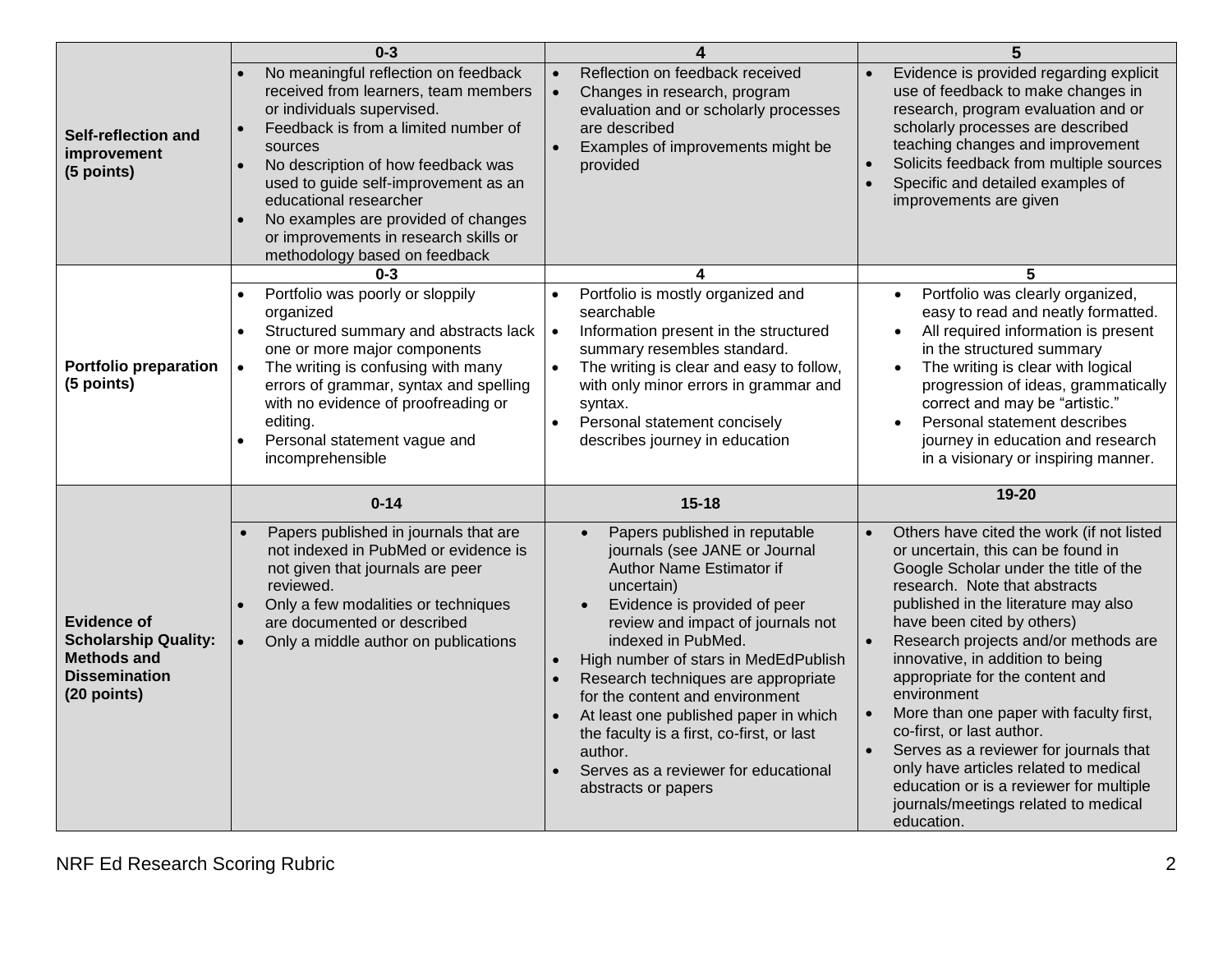|                                                      |                                                                                                                                                                                                                                                                                                                                              |                                                                                                                                                                                                                                                                                                                                                                                                                                 | Is a part of an educational research<br>collaborative                                                                                                                                                                                                                                                                                                                                                                                                                                                             |
|------------------------------------------------------|----------------------------------------------------------------------------------------------------------------------------------------------------------------------------------------------------------------------------------------------------------------------------------------------------------------------------------------------|---------------------------------------------------------------------------------------------------------------------------------------------------------------------------------------------------------------------------------------------------------------------------------------------------------------------------------------------------------------------------------------------------------------------------------|-------------------------------------------------------------------------------------------------------------------------------------------------------------------------------------------------------------------------------------------------------------------------------------------------------------------------------------------------------------------------------------------------------------------------------------------------------------------------------------------------------------------|
|                                                      | $0 - 14$                                                                                                                                                                                                                                                                                                                                     | $15 - 18$                                                                                                                                                                                                                                                                                                                                                                                                                       | 19-20                                                                                                                                                                                                                                                                                                                                                                                                                                                                                                             |
| <b>Quality: Meaningful</b><br>results<br>(20 points) | Little evidence of impact<br>Only local impact<br>Dissemination of non-published (or<br>$\bullet$<br>prior to publication) work is local only                                                                                                                                                                                                | Evidence of an impact of research for<br>majority or most of the studies<br>At least one impact outside the<br>$\bullet$<br>institution (i.e. someone else using the<br>outcomes in some way)<br>At least 1 presentation at the<br>$\bullet$<br>national/international level related to<br>applicant's educational research<br>Dissemination of non-published (or<br>prior to publication) is at the<br>regional/national level | Evidence of impact for all studies<br>$\bullet$<br>Recognition for the quality of the<br>$\bullet$<br>research (BCM showcase award, or<br>other awards, platform presentation,<br>grant for work, invited talk on theme<br>$etc.$ )<br>Greater than 3 presentations at the<br>$\bullet$<br>national/international level of research<br>studies<br>Evidence of external validation of<br>$\bullet$<br>excellence (e.g. award-winning article<br>or poster, most referenced article,<br>featured publication, etc.) |
|                                                      | $0 - 25$                                                                                                                                                                                                                                                                                                                                     | 26-29                                                                                                                                                                                                                                                                                                                                                                                                                           | 30                                                                                                                                                                                                                                                                                                                                                                                                                                                                                                                |
| Quantity<br>(30 points)                              | Fewer than 2 published articles or 2<br>published which are less than 4 pages<br>Fewer than 5 questions total listed in<br>the portfolio<br>Fewer than 7 total disseminations<br>(included publications)                                                                                                                                     | 2 published peer reviewed papers;<br>total of 4-7 pages in length<br>5-6 questions total studied<br>7-10 total disseminations (including<br>publications, citations or related<br>abstract presentations)                                                                                                                                                                                                                       | More than 2 published articles<br>More than 6 questions total studied<br>More than 10 disseminations                                                                                                                                                                                                                                                                                                                                                                                                              |
|                                                      | $0 - 7$                                                                                                                                                                                                                                                                                                                                      | $8 - 9$                                                                                                                                                                                                                                                                                                                                                                                                                         | 10                                                                                                                                                                                                                                                                                                                                                                                                                                                                                                                |
| <b>Breadth</b><br>(10 points)                        | Only one or none of the following:<br>More than 1 learner population (med<br>student, graduate student, resident,<br>fellow, faculty, allied health student<br>type, different subspecialty trainees)<br>studied<br>3 or more different venues of<br>$\bullet$<br>dissemination (i.e. different meetings<br>or meeting types - this does not | At least TWO of the following:<br>Studied more than 1 learner population<br>(student, trainees, health<br>professionals)<br>Dissemination across more than one<br>$\bullet$<br>discipline<br>3 or more different venues of<br>$\bullet$<br>dissemination (i.e. different meetings<br>or meeting types - this does not                                                                                                           | At least THREE of the following<br>More than 1 learner population (med<br>$\bullet$<br>student, graduate student, resident,<br>fellow, faculty, allied health student<br>type, different subspecialty trainees)<br>studied<br>3 or more different venues of<br>$\bullet$<br>dissemination (i.e. different meetings or<br>meeting types - this does not include                                                                                                                                                    |